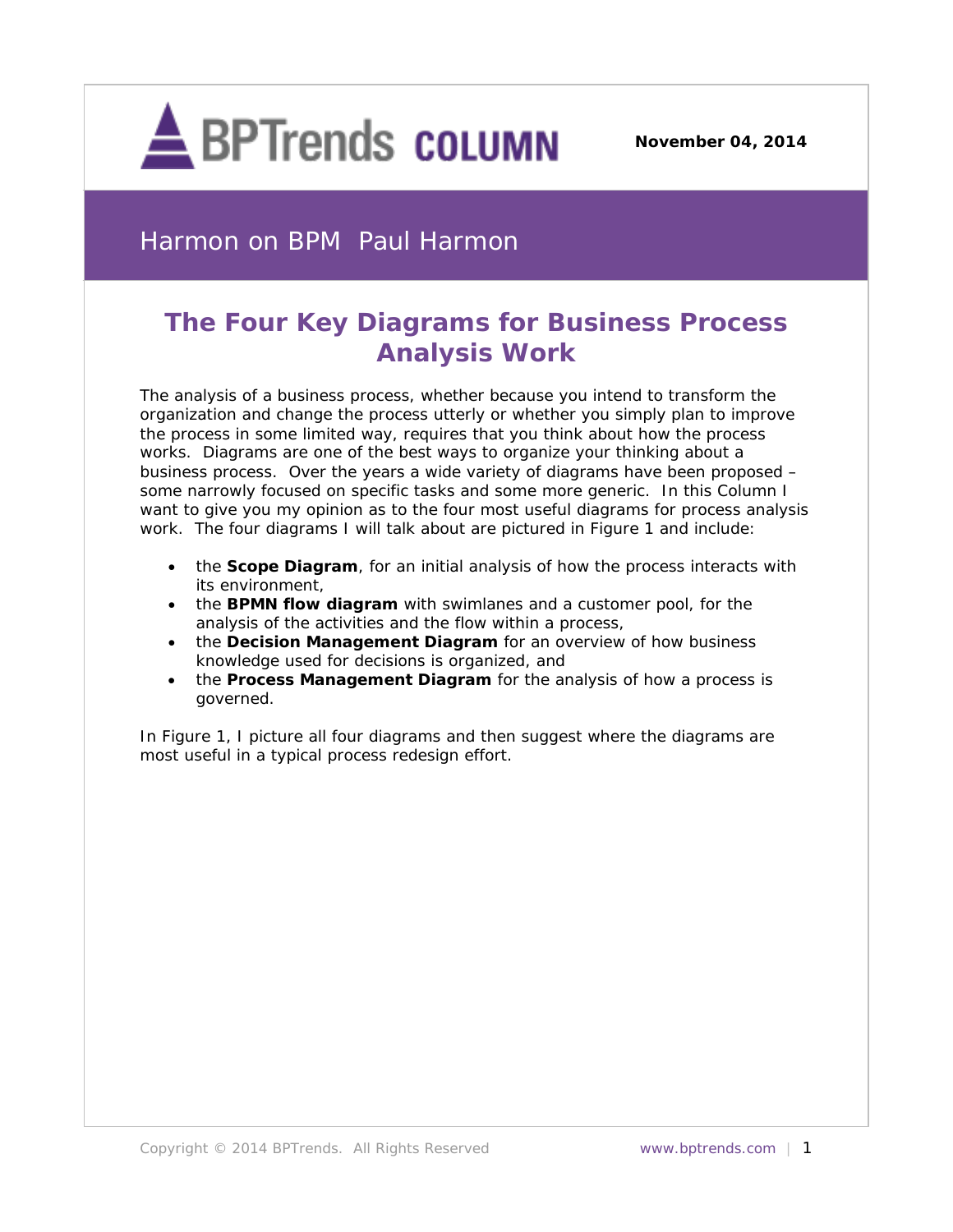

#### **Figure 1. The Most Important Diagrams in a Process Redesign Effort**

## **The Scope Diagram**

One begins any process analysis effort by assuring that one understands exactly what management is trying to accomplish and the exact scope of the process one is trying to improve. There are several diagrams that can play a role in this task, but the most important is the scope diagram. One places the name of the process-inscope in the center of the diagram and then proceeds to examine all of the interactions between the process-in-scope and its environment. One examines inputs, where they come from and how they impact the process-in-scope. One examines outputs, where they go, and how they impact those that receive the outputs. One also considers the rules and constraints on the process and the resources and support activities that support the process. One asks, in every case, if the inputs or outputs are currently acceptable, or if they could be improved. One ends with a clear idea of all of the ways the process interacts with stakeholders, other processes or systems, and which of those interactions could be improved.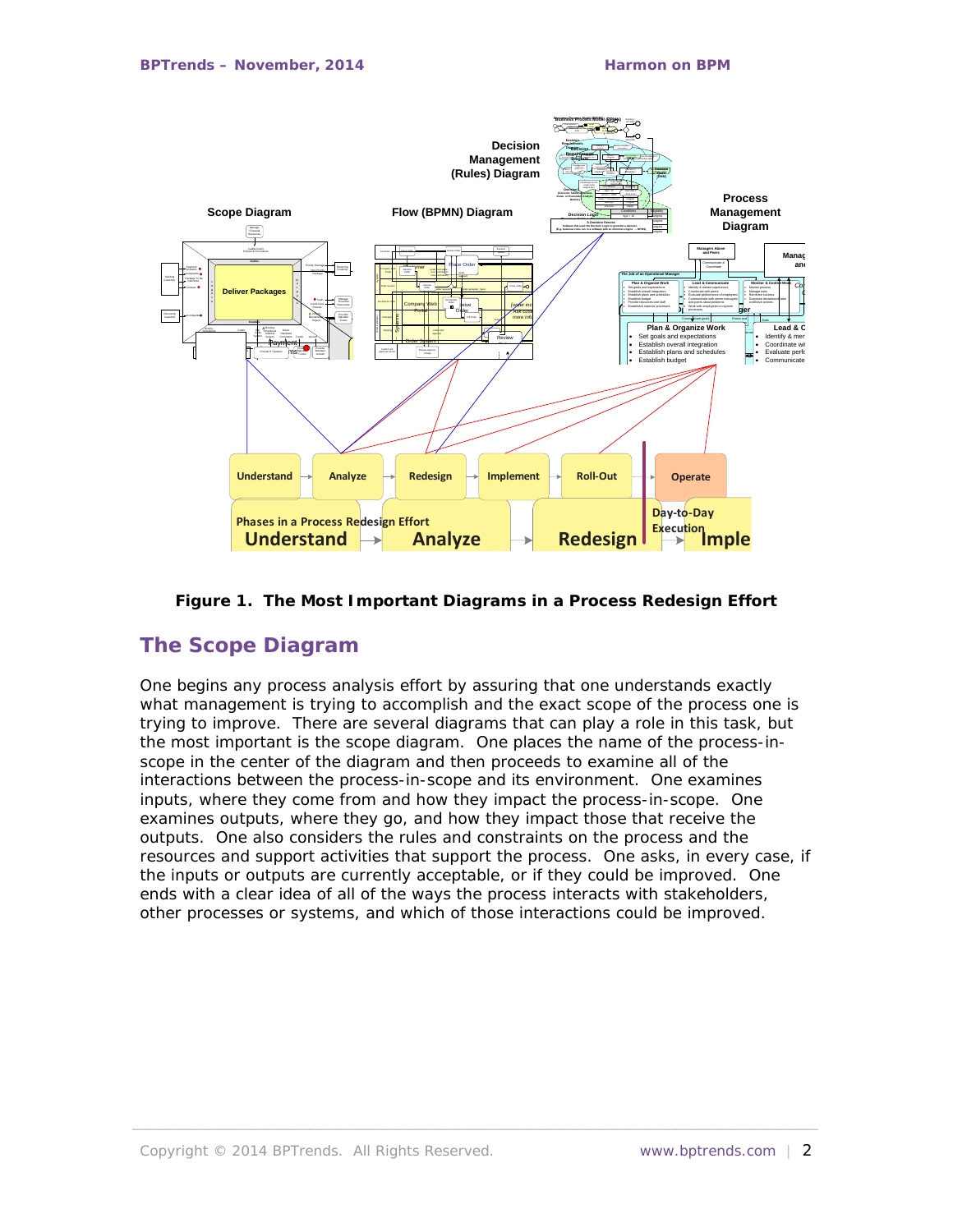

**Figure 2. A Scope Diagram (Modified from BPTrends Associates class materials.)**

This diagram lets you establish the nature of the problem and to gain some idea of the kind of effort that will be required to improve the process. This diagram had its origins in early IDEF0 diagrams, but owes its current form to Roger Burlton, who began to promote the use of this diagram some 20 years ago.

## **BPMN Flow Diagram**

One creates a Scope Diagram without considering exactly how the process works. Instead, one simply focuses on the interactions between the process and its environment. Once one understands the scope of the process and the nature of the problems, one needs to drill into the process to define the causes. The best way to do this is with a Flow Diagram, and the most widely used flow diagram notation is the OMG's BPMN diagram. Some would argue for other flow notations – and eventually we will probably move to a modified flow diagram that accommodates some of the concerns of the Case Management people, but for most purposes, the best way to drill into the details of a process is to use a BPMN diagram to look at how the specific activities within the process work to produce the results that one is interested in. There are several BPMN flow diagrams one could use, but for most business situations, the best is a swimlane diagram with a customer pool about the process and various support process pools below it. This basic diagram was developed in the 1980s by Geary Rummler and popularized by Geary Rummler and Alan Brache. In essence, the diagram tracks interactions between customers or suppliers and follows as inputs are transformed, by means of a series of activities into outputs of value to customers.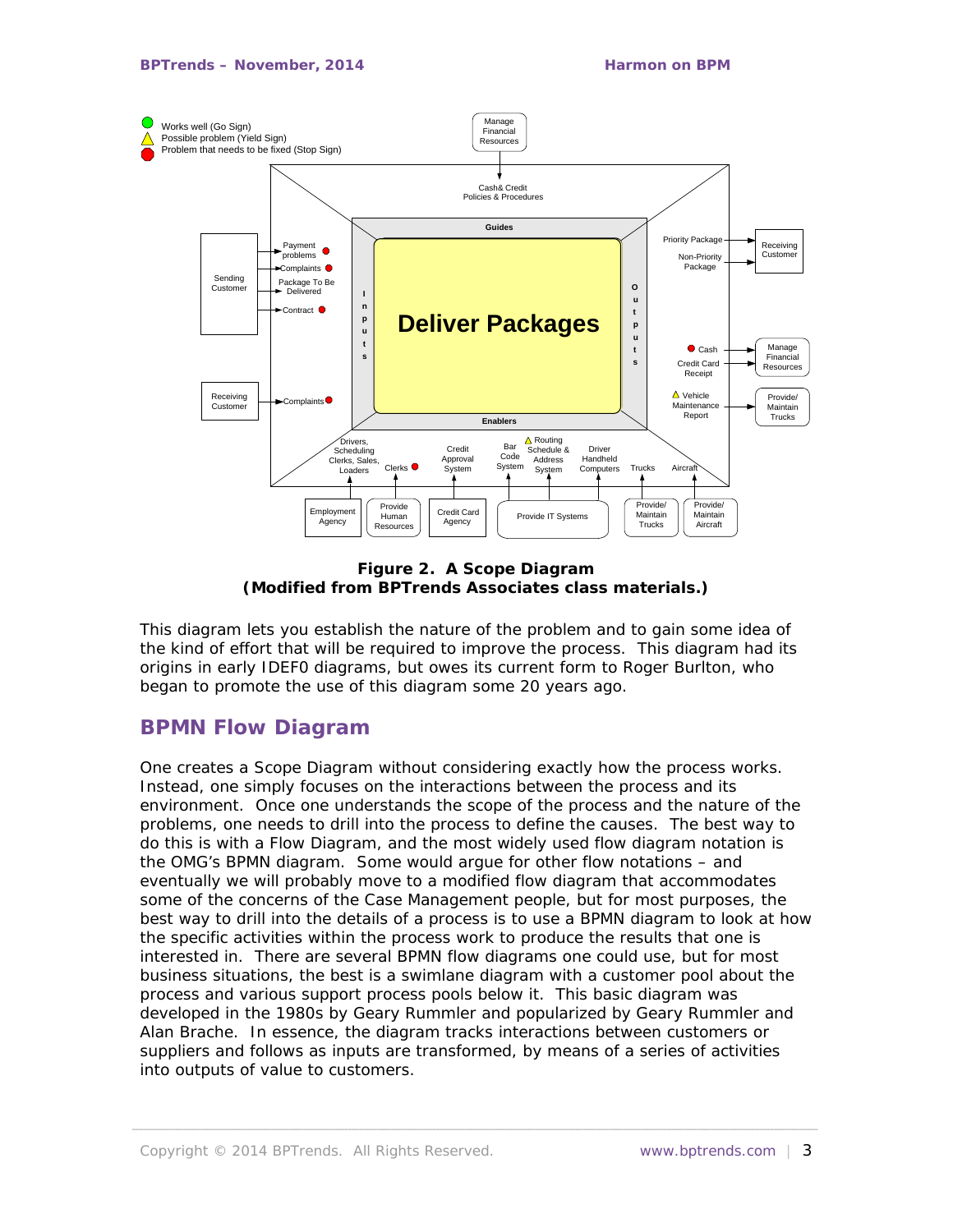

**Figure 3. A BPMN Flow Diagram.**

BPMN Flow Diagrams can become quite complex, but by combining what one learned about problems, in the Scope Diagram, with a series of Flow Diagrams, one can limit the detail one needs to capture, drilling down only in areas where one knows one has a problem.

## **Decision Management Diagram**

One of the things an analyst does, as he or she examines each activity within a process, is to determine the nature of the work being done by the activity. Some activities are manual activities done by employees, others are automated and done by computer systems. Many require a mix of human and machine work. Some involve decisions. When problems result from decisions that are incorrect or suboptimal, the decisions should be examined in detail. In most cases, defining the nature and correct approach to a decision involves defining the facts and the rules (knowledge) used in the decision process.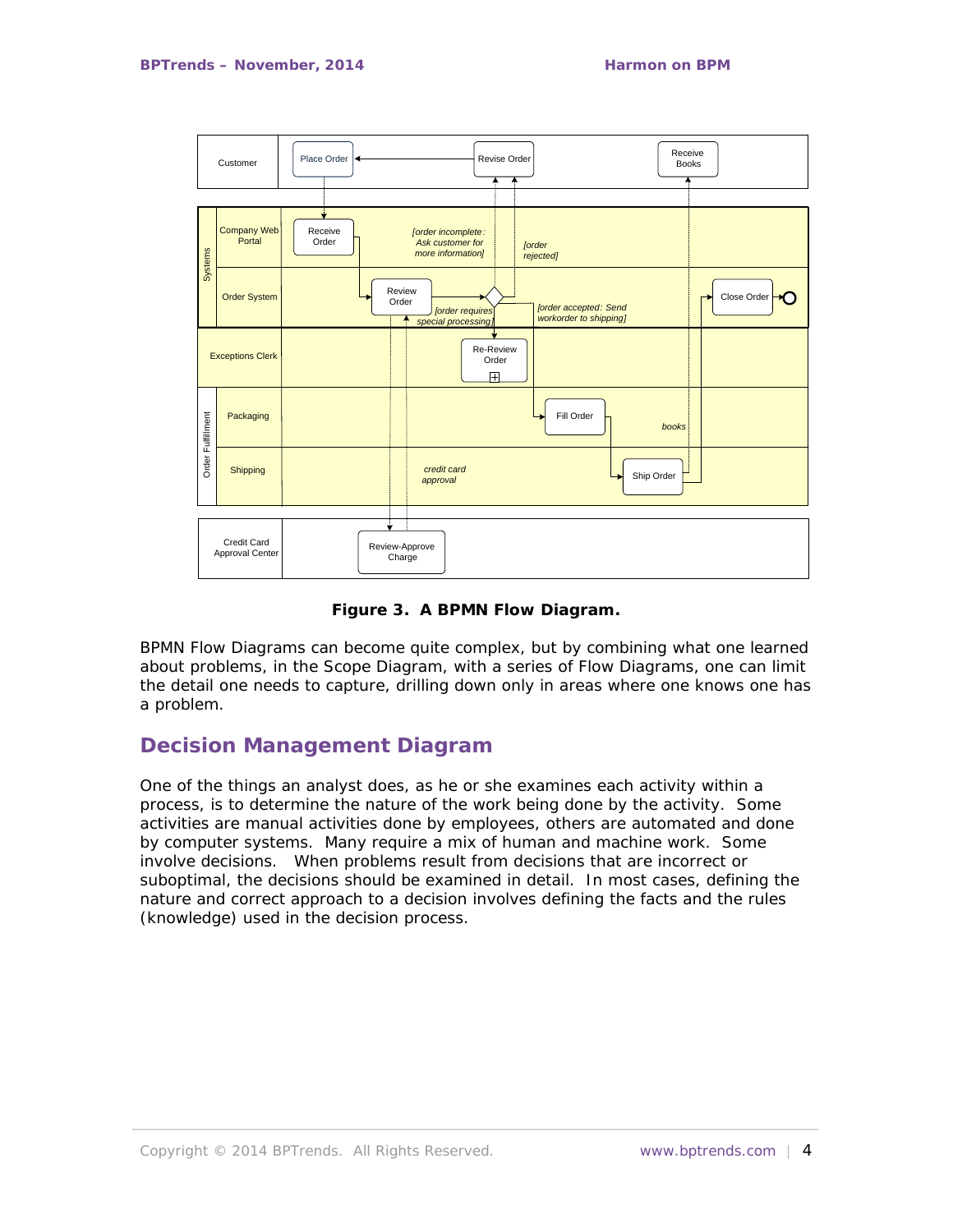

#### **Figure 4. A Decision Management Diagram (After an illustration in the OMG Decision Model and Notation (DMN) Specification, 2012.)**

A Decision Management Diagram is actually a set of diagrams that define collections of facts and rules, sources of those facts and rules, specific rules or decision tables used in making decisions and ways to organize the rules for efficient problem solving. In effect, one creates a set of specific diagrams to document the knowledge to be used and how decisions will be defined and managed.

The Decision Management Diagram was initially developed by Barbara von Halle and Larry Goldberg in the early years of this century, and the form described above reflects the standard version of the diagram defined by the OMG's task force.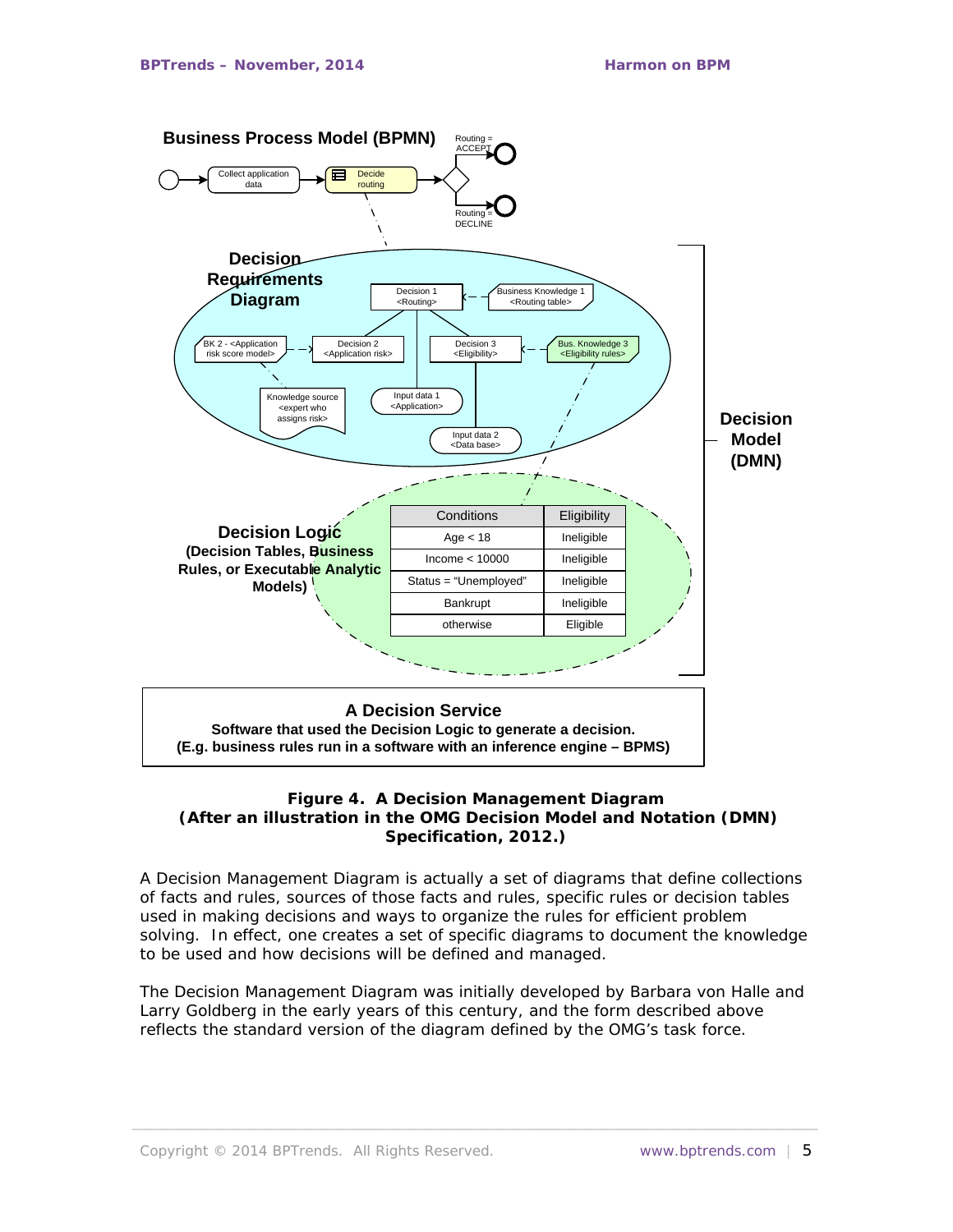## **The Process Management Diagram**

The other diagram that plays a key role in the analysis of business processes is the Process Management Diagram. This diagram defines the tasks that a manager of a process should undertake to assure that the process works smoothly. In this case, one usually thinks of the process as being done by employees and one defines how the employees interact with the process manager to assure the smooth functioning of the process. This diagram plays a key role in the initial analysis of process problems – which often result because employees are improperly trained, don't conceptualize their jobs correctly, or aren't given proper feedback and reinforcement for performing correctly. In a similar way, this diagram plays a key role when the team goes to plan the roll-out of the new process, or when one thinks of how the process manager will function once the new process is in place. Way too often, process redesign teams create a new process and roll it out only to find that employees reject it.



#### **Figure 5. A Human Management Diagram. (This version is modified to reflect its use in the BPTrends Associates classes.)**

One often speaks of efforts to deal with rejection as Change Management or Culture Change. In fact, all that boils down to how the manager of a process deals with the employees who will be expected to implement the new process. Everything from communication and job descriptions to monitoring and reinforcement comes into play when one begins to think seriously about how to manage change effectively, and this diagram is the basis for analyzing the effects, and, when appropriate, designing a training program to modify behavior or encourage correct employee performance.